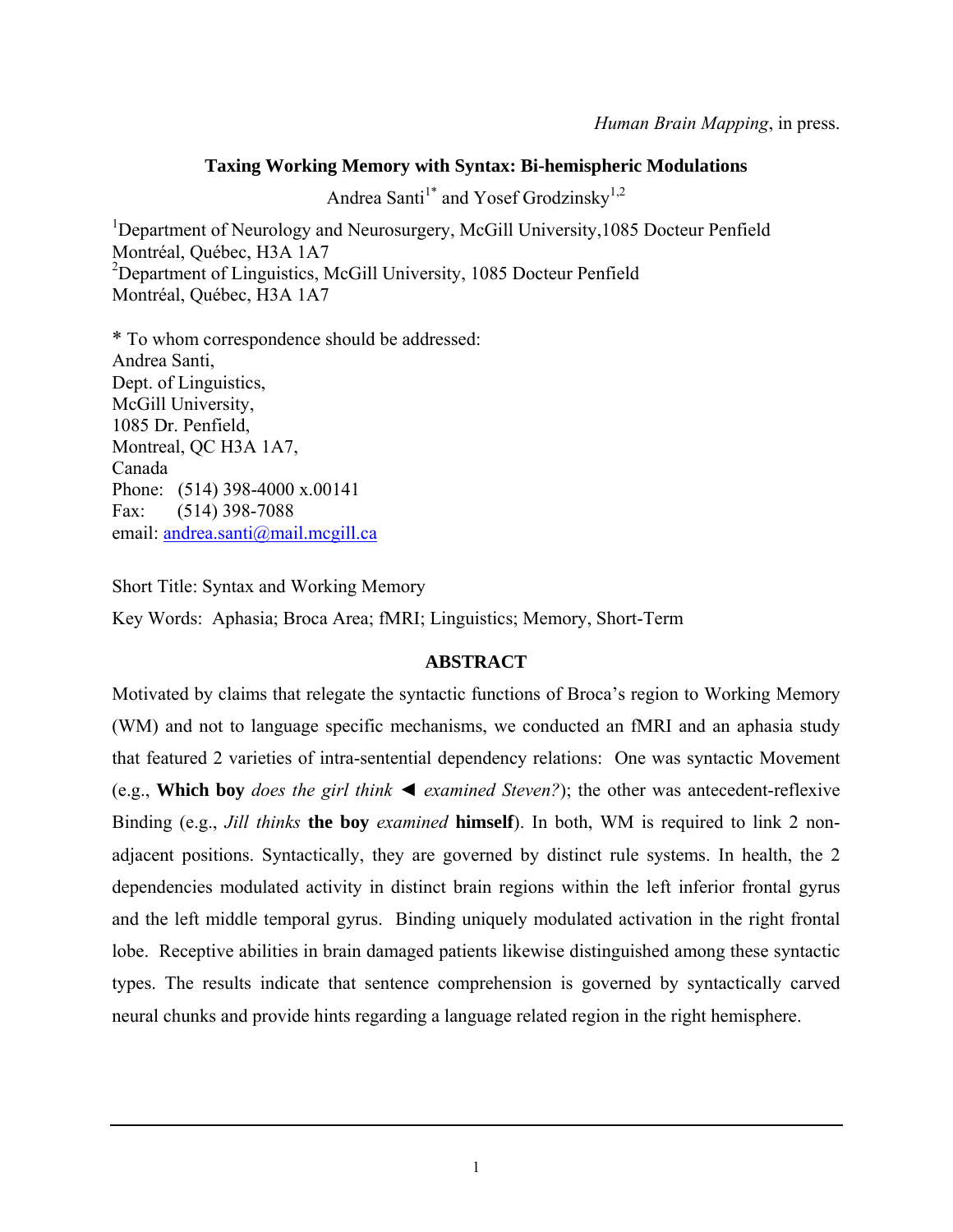Certain dependency relations in complex sentences force the human syntax analyzer to establish a link between 2 non-adjacent positions in real-time. Natural language is replete with such sentences. The most prominent among these, perhaps, is the syntactic dependency found in sentences with displaced elements. The object of a declarative sentence (Table 1a) is found on the left edge when the sentence is turned into a question (Table 1b). Likewise, a subject of an embedded clause (Table 1c) is found on the left of the main clause when turned into a question or focused (Table 1di-ii). This syntactic displacement keeps core meaning unchanged. To account for meaning constancy despite syntactic change, most (if not all) approaches invoke a link between the moved element ("*filler*") and the vacated position ("gap" "*◄*").

| a            | Alex pushed the teenage boy                                                        |
|--------------|------------------------------------------------------------------------------------|
| $\mathbf b$  | Which boy did Alex push $\blacktriangleleft$ ?                                     |
| $\mathbf{c}$ | Alex supposed that the teenage boy spoke to the girl                               |
| d.i.         | Which boy did Alex suppose $\blacktriangleleft$ spoke to the girl?                 |
| d.ii.        | It was <i>the teenage boy</i> that Alex supposed $\triangleleft$ spoke to the girl |

Sentences in (a) and (c) do not contain movement, whereas those is (b) and (d) resulted from movement of the object, and the embedded subject in (a) and (c), respectively. Movement can be motivated by question formation (b, di) or in order to place focus on a sentential element (dii). The symbol *◄* indicates the position of the constituent prior to movement.

The nature of "filler-gap dependencies", or syntactic Movement, is at the center of linguistic investigation (with references too numerous to cite). Its on-line computation has its characteristic time-course (Bever and McElree 1988; Love and Swinney 1996; Nakano, et al. 2002; Nicol and Swinney 1989; Traxler and Pickering 1996), and its reception is impaired in Broca's aphasia, as gleaned from convergent results across multiple sentence types, tasks, and languages (Grodzinsky 2000). In health, fMRI studies of adult speakers of English, German and Hebrew have documented significantly greater activation in Broca's area on trials with filler-gap dependencies compared to when they are absent (Ben-Shachar, et al. 2003; Ben-Shachar, et al. 2004; Caplan 2001; Caplan, et al. 1998; Constable, et al. 2004; Fiebach, et al. 2005; Just, et al. 1996; Röder, et al. 2002; Stromswold, et al. 1996).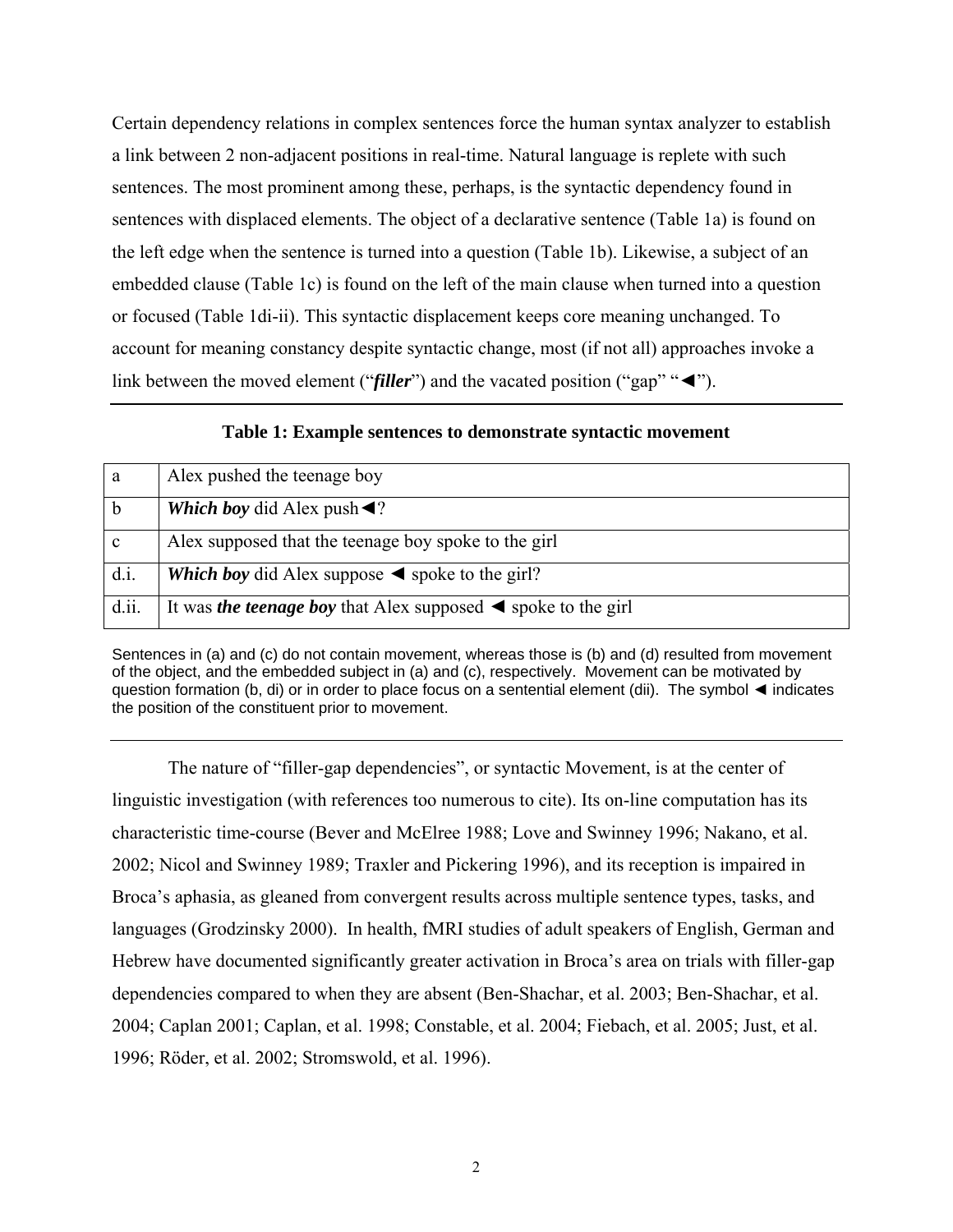This dense body of empirical results has led to a view of Broca's region as a critical locus of highly specialized processes underlying syntactic Movement in natural language (Grodzinsky 2000). Whether and how these relate to WM is less clear. Several possibilities exist: First, Broca's region might house a WM specialized for Movement. Indeed, increased distance between the Filler and its Gap in a sentence produces greater activation in the region of Broca's area (Cooke, et al. 2001; Fiebach, et al. 2005). Second, Broca's area may actually support a syntactic WM that is not specialized for a particular syntactic relation but used generally in syntactic processing, as has been proposed (Caplan and Waters 1999). Finally, the WM in Broca's area may yet have a general cognitive character (Just and Carpenter 1992). Neuroimaging studies that stretch WM with such tasks as *n*-back have found activation correlates to verbal WM load within Broca's area (Braver, et al. 1997; Jonides, et al. 1998; Smith and Jonides 1999), leading to the conclusion that the syntactic role of Broca's area is only apparent, where in fact the syntactically induced activations and deficits are due to the ubiquitous involvement of a generic WM in syntactic tasks (Kaan and Swaab 2002).

This experimental series sought to tease apart the specific syntactic and the more general WM alternatives through both an fMRI and aphasia experiment using minimally different sentence pairs. If Broca's area supports a syntactic (or even simply a verbal) WM store that does not differentiate between different types of syntactic dependencies, then any sentence that requires the linking of non-adjacent elements in a string should activate it, with link length modulating signal intensity. If, however, Broca's area's role in the analysis of syntactic Movement is specific, then a neurological association between Movement and other intrasentential dependency relations (such as reflexive binding, see methods for a description) that require linking need not be expected.

Since the hypothesis we are testing concerns whether or not there is overlapping activation due to a general WM, the exact nature of the syntactic differences between the dependency relations that we study here are of no concern to us in the present context. And, while the intra-sentential dependencies we compare are different in certain syntactic respects (see Methods), they are identical from the general WM perspective we are testing: they equally require a link of varying length between elements in a stimulus sequence (even though link length is not modulated in the current study – see below). Thus, the general WM perspective expects overlap in the areas activated by the two dependencies.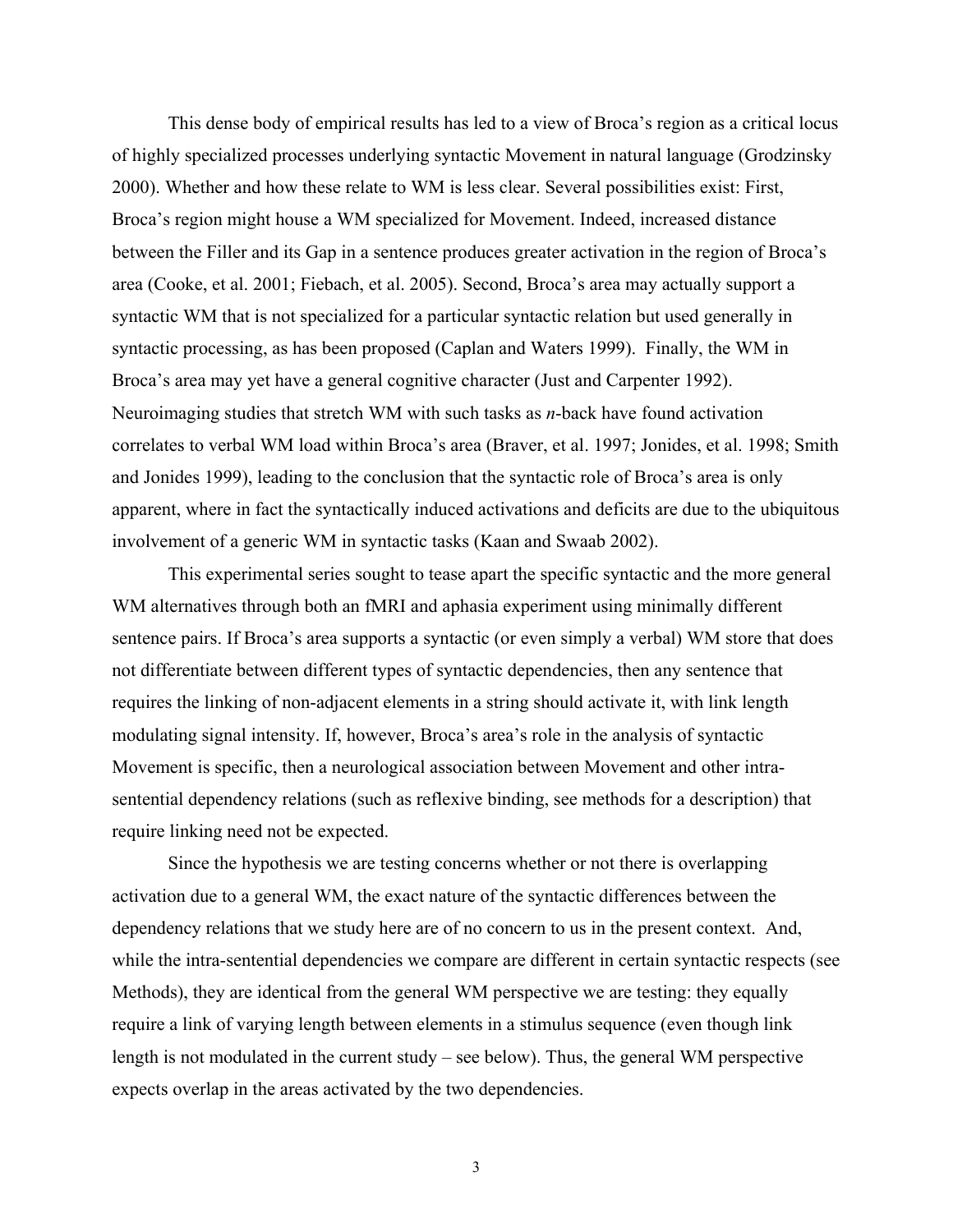### **Methods**

### *fMRI Stimuli*

Natural language syntax avails us of linking relations other than Movement. A reflexive pronoun (*himself* in (**1**)) receives its referential identity from an antecedent (*the cunning man*) to which it is "bound", and which must be (i) overt and local (i.e., structurally close), and (ii) agree with the reflexive in gender and number, or else the result is ungrammatical (**2**)-(**3**):

| (1) The girl supposes the cunning man hurt himself    | grammatical                     |
|-------------------------------------------------------|---------------------------------|
| $(2)$ *The girl supposes the cunning man hurt herself | ungrammatical (non-local        |
|                                                       | antecedent)                     |
| $(3)$ *The girl supposes the cunning men hurt himself | ungrammatical (local antecedent |
|                                                       | number Mismatch)                |

This relation, called Binding, bears important similarities to Movement: Both require a link between (potentially) non-adjacent constituents, and hence their analysis and interpretation rely critically on verbal WM. In Movement sentences, the semantic role of the "Filler" is determined at its "Gap" ("*◄*"): *Which boy* asks about the recipient of action in (**Table 1b**), and about the embedded agent in (**Table 1d.i.**); in Binding sentences, the reference of the reflexive depends on the identity of the antecedent (*himself=the cunning man*). Yet despite these similarities, Movement and Binding fall under rather different syntactic constraints (Lasnik and Uriagereka 1988) and demonstrate different processing time courses (Nicol and Swinney 1989). These 2 linking relations are thus similar in placing greater demands on WM than sentences without dependencies, yet they are syntactically distinct. Again, as discussed in the introduction, the various differences between the dependencies is not a concern given that we are testing for overlap in activation as predicted by a general WM theory.

Informed by initial observations on Broca's aphasic patients who suffered from a Movement deficit, yet seemed exempt from a deficit in Binding (Grodzinsky, et al. 1993), we constructed a grammaticality judgment task that served as our testing ground: If on-line linking of Filler-Gap and antecedent-reflexive is supported by an overarching verbal or syntactic WM, the reception of these sentences should merely be a WM task (perhaps an instance of the n-back task). Broca's region should therefore be activated in both cases, with signal intensity modulated by the distance between the 2 linked elements. If, however, WM-based linking is not a neurally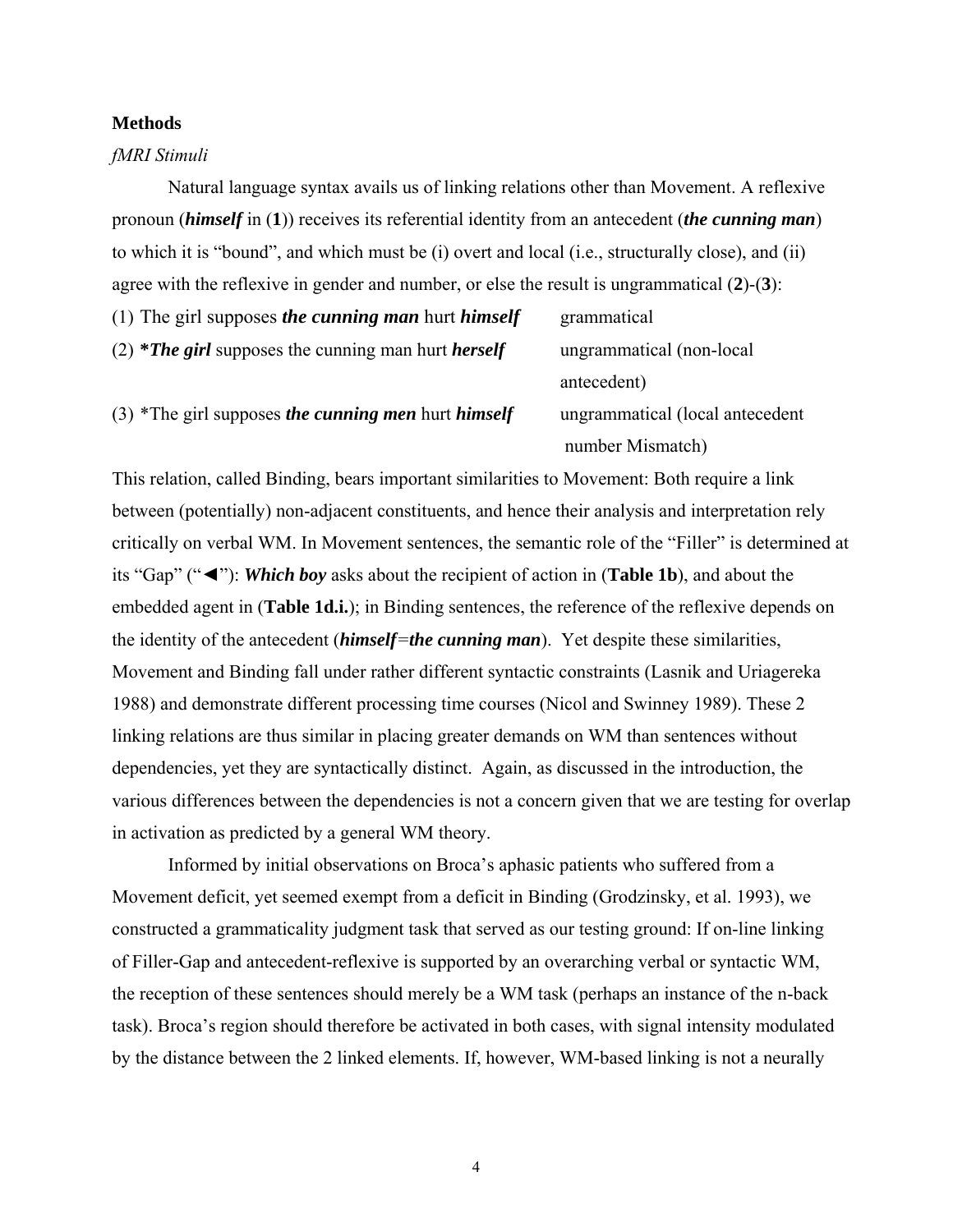instantiated generalization, and each syntactic type is driven by a different rule, then there is no reason to expect activation overlap.

The stimuli had a  $2(\pm\text{MOV})$  x  $2(\pm\text{BIND})$  x  $2(\pm\text{GRAM})$  design (see Supplementary Material at http://freud.tau.ac.il/~yosef1/). The 8 conditions each had 16 unique sentences. On average the sentences were 3383ms long. A grammaticality judgment task was used to verify that the subjects were actively processing the stimuli. All 128 sentences were presented in two different runs in different orders in an event-related design. The total number of trials (256) were divided into two runs in order to give the subjects a rest. Possible extraneous effects within each run are eliminated through calculating a weighted average of the two runs.Each run consisted of 8 blocks of 16 sentences. Half the grammatical and half the ungrammatical sentences of each type were included in each block. The sentences were randomized within the block. Each block ended with two frames of silence and 3 frames of silence were inserted prior to the first block of both runs. Therefore, each run was composed of 8 blocks with a total of 147 events/scans.

### *fMRI Subjects*

Eleven neurologically intact (7 females;  $\overline{X}_{\text{age}} = 26$ years, *s.e.m.*<sub>age</sub> = 1.74years), right-handed subjects with normal hearing participated in the study. Most subjects had taken at least two courses in linguistics. Since the study involved a grammaticality judgment task, it was preferred to have subjects with a linguistics background to be assured of their confidence and comfort with the task and thereby reduce noise in the data. Although one might argue that the subjects had some expertise at the task (ie, grammaticality judgment), they were not experts with regards to the specific rules of these two syntactic constructions. Informed consent was provided in accordance with guidelines approved by the Montreal Neurological Institute (MNI) Ethics and Research Committee.

## *fMRI Procedure*

One to two days prior to imaging the subject was read the experimental instructions and given 6 practice sentences to be sure they were comfortable with the task. In the magnet, subjects lay supinely with pneumatic earphones and an air vacuum cushion placed around their head to help prevent head motion. A computer mouse was placed under their left hand for their grammaticality judgments. The left hand was chosen in case motor activation was detected. If it was detected, it would be in the right hemisphere and dissociable from the typically left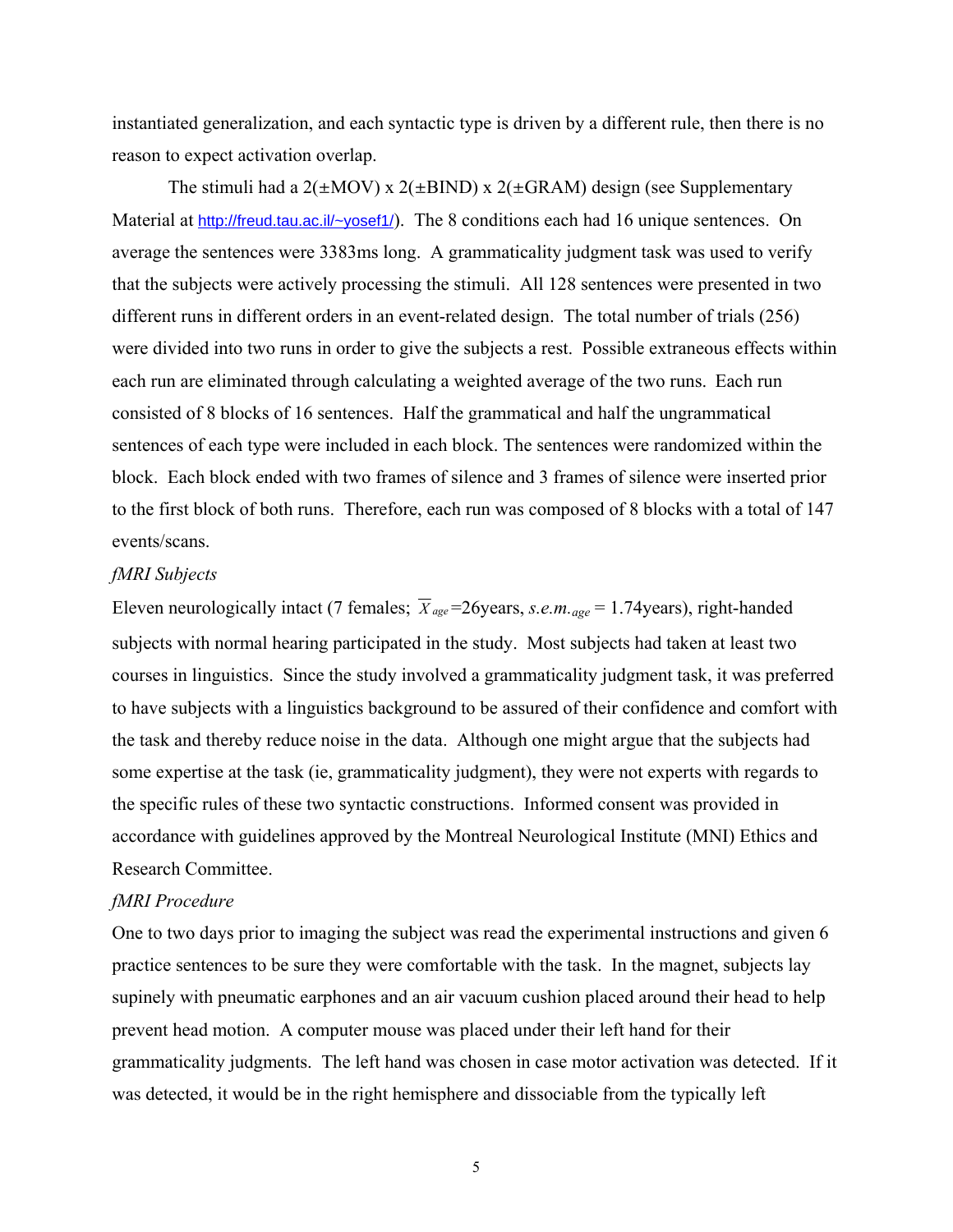lateralized language processing regions. However, given the dynamics of each event, no motor activation was expected to be detected (ie, the hemodynamic response in motor cortex should not occur until after the scan). Presentation® software (Version 0.53) was used for stimuli presentation. A localizer and a 15min anatomical scan were conducted prior to functional imaging. A warm-up of six sentences was first presented to be sure everything was working appropriately (e.g. button presses and scanner pulse are being acknowledged by software) and to give the subject some practice at the task. Two runs of stimuli were then presented with the run order being balanced across subjects.

#### *fMRI Parameters*

Image acquisition was performed with a 1.5T Siemens Vision imager at the MNI in Montreal, Canada. A localizer was performed followed by whole-brain T1-weighted imaging for anatomical localization (256x256 matrix; 176 continuous 1.00mm sagittal). Each functional volume was acquired with a 64 x 64 matrix size and a total volume acquisition time of 2000ms with an acquisition delay of 6500ms. Each imaging run produced 147 acquisitions of the brain volume (TE = 50ms, TR = 2.0s, FA =  $40^{\circ}$ , FOV =  $320x320$  mm,).

The temporal dynamics of each event was the following. One functional volume was acquired every 8500ms. Intermittent scanning was used in order to exempt the subjects from magnet noise as they listened to the stimulus sentences. The sentence was programmed to end at 2000ms, 1500ms, or 2500ms prior to the onset of the scan. A 2000ms delay from end of sentence to onset of scan allowed for a 3000ms delay from the end of sentence to mid-scan**.** WM load will begin to build at the antecedent and then peak at the point just prior to the gap or reflexive. WM for the dependency will cease at the point of the gap or reflexive. The time from the peak in WM to mid scan is approximately 3.5-4.0sec. More precisely, the average time from the onset of the reflexive to the end of the sentence was 0.630 sec (ie, corresponding to a 3.630 sec delay from the peak in WM to mid scan) and the average time from the position of the gap to the end of the sentence was 1.064 sec (corresponding to a 4.064 sec delay from the peak in WM to mid scan). Given that prefrontal regions show a 4-6sec delay to peak (Buckner, et al. 1996; Ranganath, et al. 2003), we will catch either the peak of the hrf corresponding to the peak in WM load or, at a minimum, the peak in the hrf that corresponds to WM load just prior to the point its load is greatest. Jitter in the delay by  $+500$ ms or  $-500$ ms was used to increase the probability of capturing the peak of the hemodynamic response since the exact timing of the peak is unknown.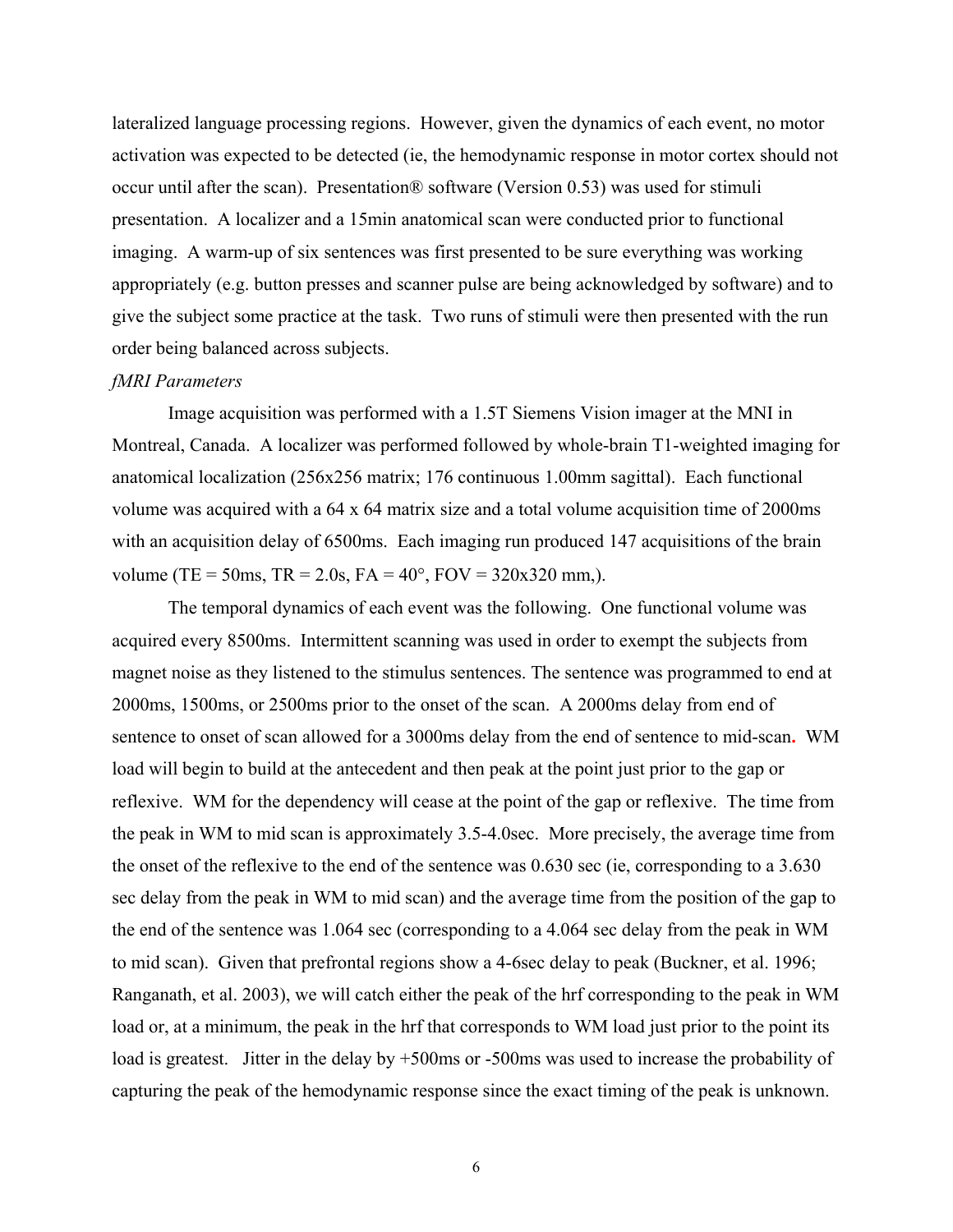The difference between the average time from gap to sentence end and the average time from reflexive onset to sentence end was 0.434 sec. This difference is compensated for by the jitter in the position of the scan by overall a 1.0sec interval, which is more than twice as long as the difference. Therefore, none of our results can be accounted for by appealing to this difference. *fMRI Behavioral Data Analysis* 

The number of correct (ie. acceptances of +gram and rejection of –gram) and incorrect judgments (the opposite) in each of the 8 condition**s** was pooled across the two runs for each subject. A percent correct judgment score was then computed per condition (#Correct/(#Correct  $+$  #Incorrect)) and per subject. The percent correct judgment data was entered into a  $2(\pm BIND)$ x  $2(\pm MOV)$  x  $2(\pm GRAM)$  ANOVA. An alpha of .05 was used.

### *fMRI Data Analysis*

Functional data were processed with a spatial filter (FWHM = 6mm) and corrected for motion artifacts. Statistical analyses were based on the General Linear Model (Worsley, et al. 2002) (see www.bic.mni.mcgill.ca/~keith/). A map analysis, opposed to an ROI analysis, was performed since it does not bias the localization of an effect, but simply identifies where conditional effects lie. For the primary analysis, all frames corresponding to silence or ungrammatical sentences were excluded. The design matrix was not convolved with a hemodynamic response function (hrf) since there was one acquisition per event and in fact assumptions about the hrf are embedded within the design itself. In fitting the linear model, linear drift in the data was removed. The design matrix coded for a main effect of Movement and a main effect of Binding by collapsing across Binding or Movement, respectively. Additionally, the interaction of these two variables was coded within a design matrix. For each subject, a t-statistical map was generated for the contrast. For each subject, the statistical maps (effect and standard deviation) from the two runs were combined into a weighted average. The combined runs were then transformed into standardized space (MNI coordinate system) using in-house software (Collins, et al. 1994) and entered into a group mixed effects analysis to produce group maps. The group tmap was searched for clusters, whereby each voxel had an associated p<0.005 (uncorrected). For each ROI, the percent signal change (PSC) values for each subject, broken down by condition, were visualized to better understand the effects (ie relative to baseline).

 Analyses were also computed to determine the probability with which our activation within LIFG lies within Broca's area. Amunts *et al.*'s (1999) probability map of BA44 and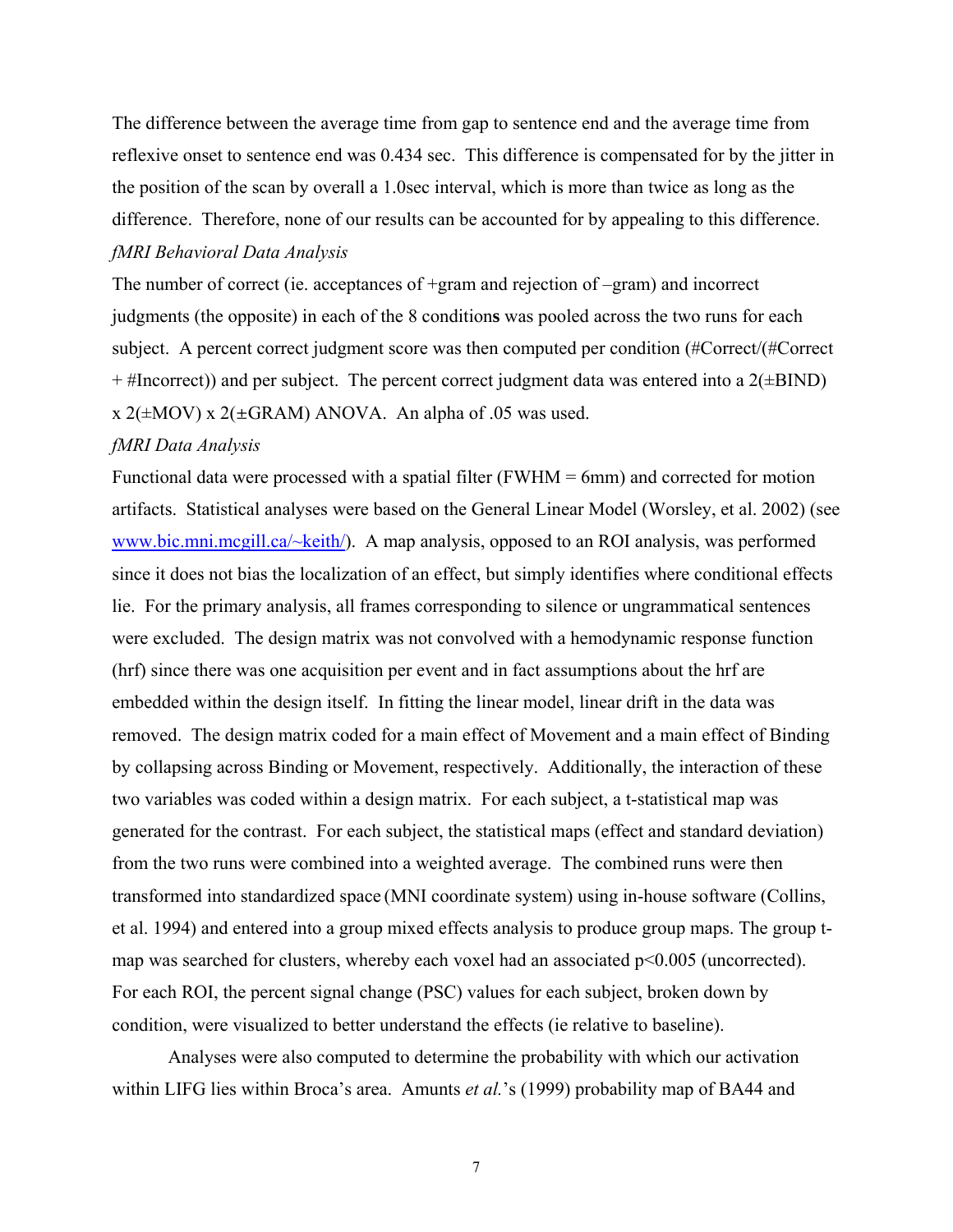BA45 were used in the calculation for the LIFG ROI of the Movement effect and the LIFG ROI of the Binding effect, respectively. The MNI Coordinates of our LIFG ROIs were converted into the voxel coordinates of the probability maps. These coordinates were then used in extracting values from these voxels in the probability maps. The values were then averaged. The values at each voxel in the Amunts *et al.* (1999) map corresponds to the number of subjects with overlapping cytoarchitectonic structure, therefore, the average value for the ROI needed to be divided by the number of brains (n=10) in order to derive a percentage.

## **fMRI Results**

While being scanned, subjects listened to, and judged the grammaticality (GRAM) of, sentences which contained a Binding relation (+BIND), Movement (+MOV), both (+MOV+BIND), or none (-MOV-BIND; Table 2; See Supplementary Material at http://freud.tau.ac.il/~yosef1/ for instructions). Although response accuracy was >90% in all conditions, differences could still be discerned: the 2 ( $\pm$ MOV) x 2 ( $\pm$ BIND) x 2 ( $\pm$ GRAM) Repeated-Measures ANOVA revealed a main effect of Binding  $(F(1,10) = 16.66, p = .002)$  and a main effect of Movement  $(F(1, 10) =$ 8.37,  $p = 0.016$ ). The difficulty of the Binding and Movement trials was equal – accuracy was lower when Binding ( $\bar{X} = 96.09\%$ , *s.e.m.* = .60%) or Movement ( $\bar{X} = 96.58\%$ , *s.e.m.* = .52%) was present compared to when they were not ( $\overline{X}$  = 98.93%, *s.e.m.*=.34% and  $\overline{X}$  = 98.44%, *s.e.m.*=.41%, respectively). RT was not measured, as we had no theoretical or experimental motivation to justify the imposition of time-pressure on the subjects, which might have affected the BOLD response. Ungrammatical sentences (-GRAM) were presented for the sole purpose of giving the subjects a task that ensures that they attend to the stimuli. Since we are interested in teasing apart linking processes during normal sentence analysis, which does not include ungrammatical strings, all fMRI analyses pertain to grammatical sentences (**+**GRAM) only.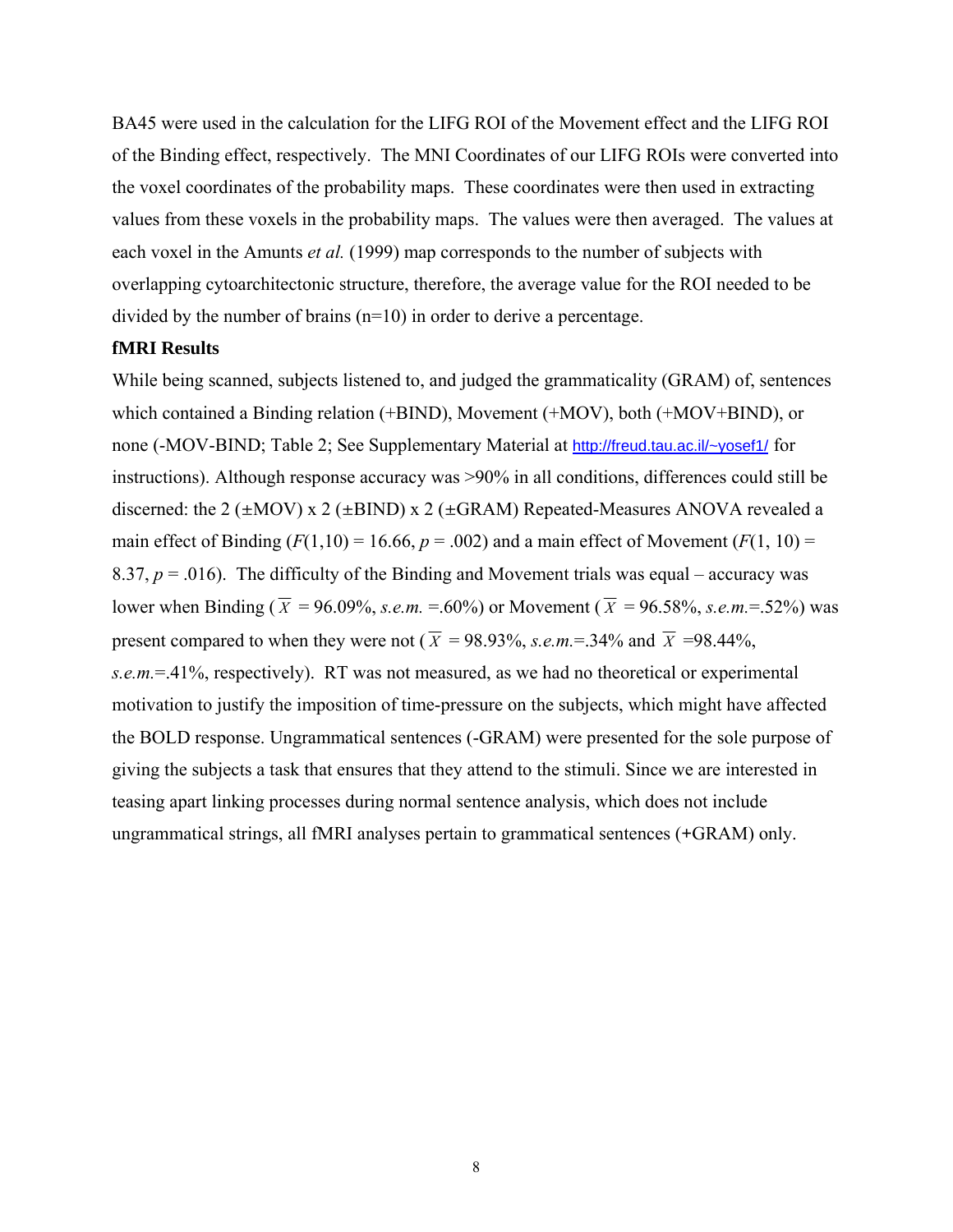| <b>NoLink</b> | $a. -MOV-BIND$    | +GRAM   | The girl supposes the cunning man hurt Christopher                     |
|---------------|-------------------|---------|------------------------------------------------------------------------|
|               |                   | $-GRAM$ | *The girl supposes the cunning man swam Christopher                    |
|               | $b. -MOV+BIND$    | +GRAM   | The girl supposes the cunning man hurt himself                         |
|               |                   | $-GRAM$ | * The girl supposes the cunning man hurt herself                       |
| Link          | $c. + MOV-BIND$   | +GRAM   | Which older man does Julia suppose $\blacktriangleleft$ hurt the child |
|               |                   | $-GRAM$ | * Which older man does Julia suppose < swam the child                  |
|               | $d. + MOV + BIND$ | +GRAM   | Which older man does Julia suppose $\blacktriangleleft$ hurt himself   |
|               |                   | $-GRAM$ | *Which older man does <i>Julia</i> suppose < hurt <i>herself</i>       |

**Table 2: Example sentences from the fMRI experiment**

The NoLink|Link partition distinguished conditions with and without a dependency relation (whether Binding or Movement). Each example sentence (n=16 per condition) features a grammatical (+GRAM) and an ungrammatical (smaller font, –GRAM) counterpart (where the latter is later excluded from analysis). a. No Link, baseline (-MOV-BIND) b. No Movement, Binding (-MOV+BIND) c. Movement, no Binding (+MOV-BIND) d. Both Movement and Binding (+MOV+BIND; see Supplementary Materials at http://freud.tau.ac.il/~yosef1/ for more details about stimulus construction, and a complete list of stimuli).

In order to focus on similarities or differences between the 2 types of dependencies (Movement and Binding), maps of their main effects and interaction were calculated. In order for us to consider a region as demonstrating an interaction between the two construction types, the region must not only be present in the interaction map but also in at least one of the main effect maps. The Binding effect map produced six ROIs, whereas the Movement effect map produced four ROIs (see Table 3 and Table 4, respectively). Each subject's pre-processed (motion corrected, spatially filtered, and trend corrected) data was used in the calculation of percent signal change (PSC) values. The PSC values were used to better understand the nature of the effects in each ROI by examining their position relative to baseline.

| <b>Table 3: Binding Effect</b> |             |                           |       |       |          |       |
|--------------------------------|-------------|---------------------------|-------|-------|----------|-------|
| ROI#                           | Landmark    | Volume (mm <sup>3</sup> ) | X     | Y     | Z        | BA    |
|                                | <b>RMFG</b> | 1472                      | 30    | 47    | 27       | 9/10  |
| $\overline{2}$                 | <b>RMFG</b> | 704                       | 28    | 53    | 13       | 10    |
| 3                              | LIFG/LOG    | 272                       | $-53$ | 38    | $-3$     | 45/47 |
| $\overline{4}$                 | <b>MCG</b>  | 464                       | 3     | 27    | 31       | 24    |
| 5                              | <b>LMTG</b> | 256                       | $-56$ | $-52$ | -6       | 21/37 |
| 6                              | <b>RMTG</b> | 120                       | 64    | $-22$ | $\theta$ | 21    |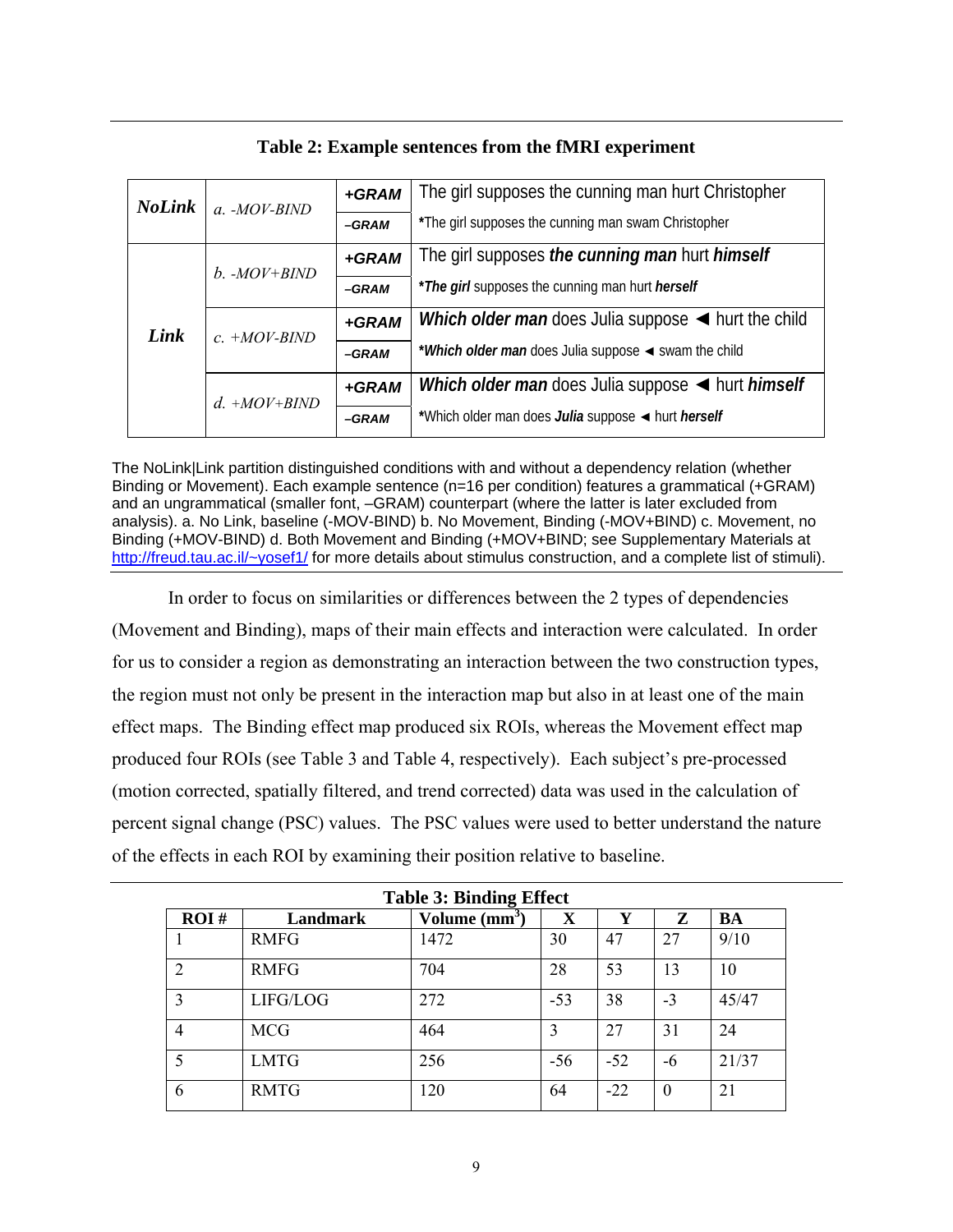ROIs from the main effect of Binding map thresholded at *t*(352)=2.59, *p*<.005. BA, Brodmann area; mean coordinates (x, y, z) for each ROI are in MNI standardized space; RMFG, right middle frontal gyrus; LIFG, left inferior frontal gyrus; LOG, left orbital gyrus; MCG, medial cingulate gyrus; LMTG, left middle temporal gyrus; RMTG, right middle temporal gyrus.

| ROI# | Landmark     | <b>Volume</b><br>$\textbf{(mm)}^3$ | X     | Y        | $\mathbf{Z}$ | <b>BA</b> |
|------|--------------|------------------------------------|-------|----------|--------------|-----------|
|      | <b>LSTG</b>  | 3456                               | $-54$ | $-47$    | 13           | 21/22     |
|      | <b>LiPCS</b> | 824                                | $-41$ | $\theta$ | 36           | 4/6       |
|      | <b>LiPCS</b> | 376                                | $-48$ | 17       | 28           | 4/6       |
| 4    | <b>LIFG</b>  | 304                                | $-42$ | 6        | 5            | 44        |

**Table 4: Movement Effect** 

ROIs from the main effect of Movement map thresholded at *t*(352)=2.59, *p*<.005. BA, Brodmann area; mean coordinates (x, y, z) for each ROI are in MNI standardized space; LSTG, left superior temporal gyrus; LiPCS, left inferior precentral sulcus; LIFG, left inferior frontal gyrus.

The Right MFG **(**Figure 1**)** and MTG demonstrated a main effect of Binding, implicating the right hemisphere in the on-line computation of syntactic links. While the Right MTG has been reported by other syntactic tasks (Ben-Shachar, et al. 2003; Cooke, et al. 2001; Fiebach, et al. 2005), the Right MFG has not. Additionally, the LIFG/LOG and LMTG demonstrated a main effect of Binding (Figure 1). Other results were in line with previously reported findings: The LIFG, LSTG and LiPCS demonstrated a main effect of Movement (Ben-Shachar, et al. 2003; Ben-Shachar, et al. 2004; Meyer, et al. 2003) (see Figure 2). None of the areas that demonstrated a main effect demonstrated an interaction effect.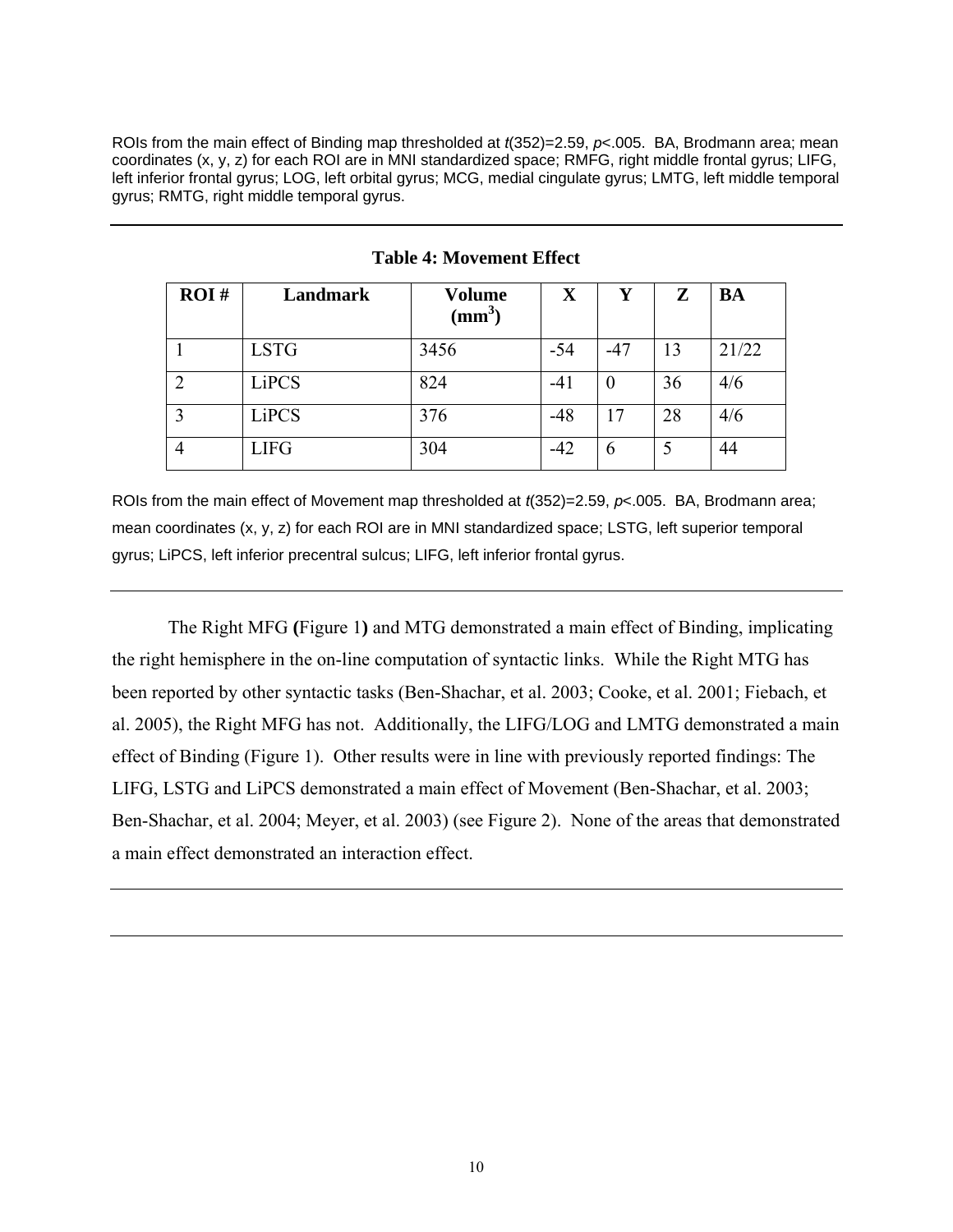

Figure -1 Santi

A main effect of Binding was evidenced within a. LMTG, b. LIFG/LOG and c. RMTG. The overlap of our LIFG ROI with Amunts *et al.* (1999) probability map of BA 45 is presented in b. The probability map is color-coded red and the LIFG ROI is color-coded green. The LIFG area lies within BA 45 with a probability of 22.08%. The Binding effect within RMFG resulted from a decreased blood oxygen leveldependent (BOLD) response during non-Binding conditions and is presented in d. Recent studies indicate that a decrease in the BOLD response corresponds better to a neuronal inhibition account than a "blood-stealing" one (Stefanovic, et al. 2004). All other effects (Movement or Binding) resulted from a positive BOLD change (relative to silence).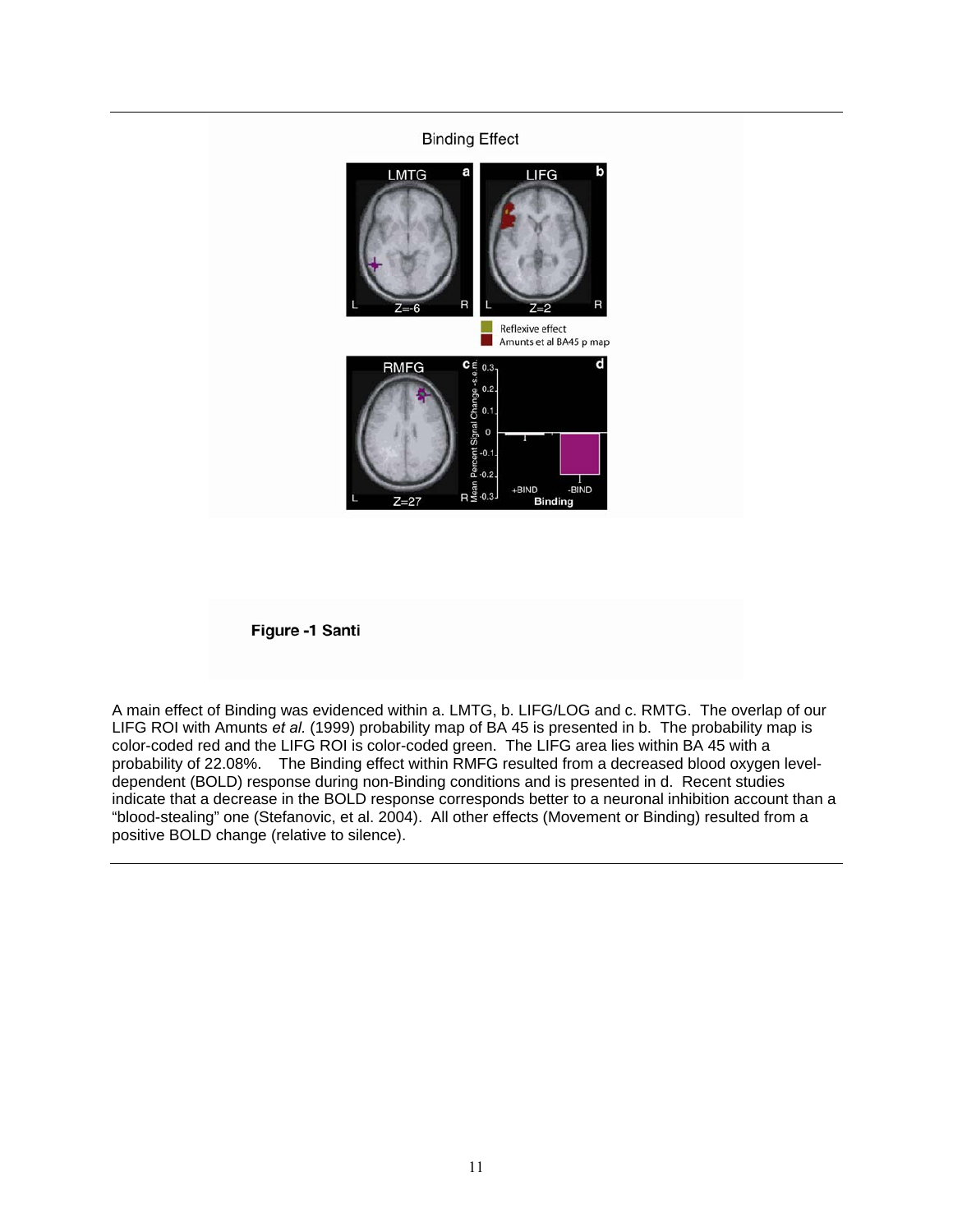



There was a main effect of Movement within LIFG (**a**), LiPCS (**b**), and LSTG (**c**). The overlap of our LIFG ROI with Amunts *et al.*'s (1999) probability map of BA 44 is presented in a. The probability map is colorcoded red and the LIFG ROI is color-coded green. The LIFG area lies within BA 44 with a probability of 31.90% based on Amunts *et al.*'s (1999) probability map (see Methods for a description of the probability calculations). It should be pointed out that the activation lies to the left of the insula since the overlaid probability map makes it difficult to see.

## **Study Methods**

### *Lesion study stimuli*

Multiple studies in many languages and in different laboratories have documented a syntactic movement deficit in Broca's aphasia (cf. Drai and Grodzinsky 2006a; Drai and Grodzinsky 2006b) for recent quantitative analyses of results of movement tests from n~100 patients). Wernicke's aphasic patients have also evinced a movement deficit, although the picture for this syndrome seems to be more complex and less stable (e.g., Grodzinsky and Finkel 1998; Zurif, et al. 1993). No such deficit has ever been documented for patients with right hemispheric damage. In light of this, and in analogy to the fMRI experiment, our lesion study sought to determine whether the aphasic deficit at the sentence level is restricted to movement, or rather, extended to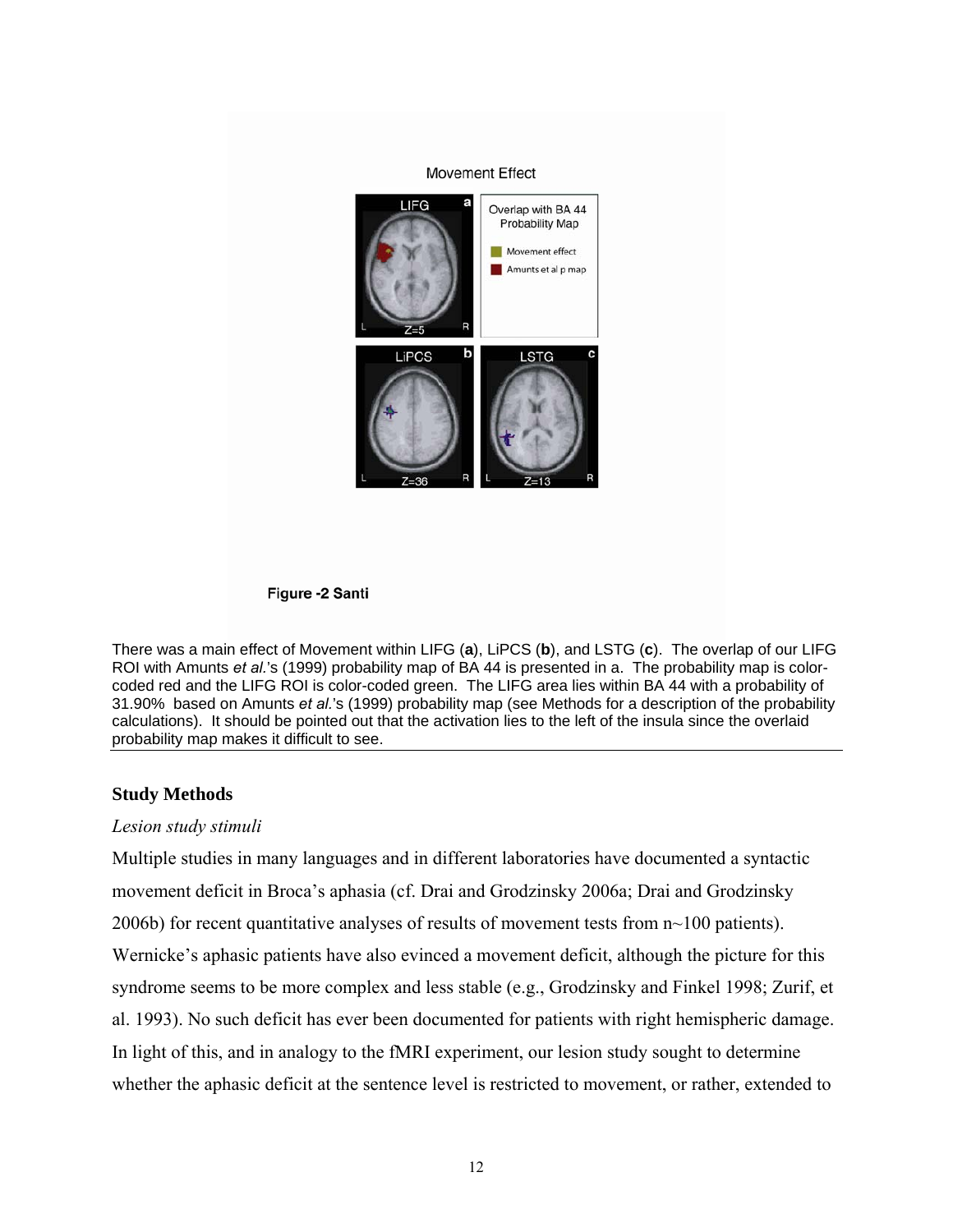other dependency relations. Previous evidence regarding Broca's aphasic patients gives preliminary clues about this question, indicating that at least on a limited set of sentence contexts, Broca's aphasic patients are intact in the domain of Binding, that is, they may be capable of carrying out comprehension tasks that involve the establishment of a link between a reflexive and its antecedent (Grodzinsky, et al. 1993). In light of the above, we focused on Binding, seeking to extend and solidify previous results in a way that would be amenable to a comparison with our fMRI study of healthy subjects. Specifically, this study looks at reflexives in the context of two potential intra-sentential antecedents, a design that has never been used before. This forces the patient to invoke his/her knowledge of the relevant principles in full.

We thus conducted 2 tests with 4 groups of participants (see below), in which error rate was the dependent measure. First, to assess the extent of a movement deficit in our participants, we carried out a movement comprehension test in a standard, forced binary-choice sentence-topicture matching design. Sentences ( $n=10$  per condition) were  $\pm$ movement (–movement sentences: actives, subject-gap relative clauses; +movement: passives, object-gap relatives).

Next, participants carried out grammaticality judgments on 4 conditions in a  $2 (\pm MOV)$ by  $2(\pm GRAM)$ ; always in the presence of Binding; see Table 5): sentences contained a Binding relation, or both a Binding and a Movement relation, each with two potential antecedents. There were 20 token sentences per condition (see Supplementary Materials at

| Table 5: Example sentences from the Aphasia study |                                                                                                                                                |               |  |  |  |
|---------------------------------------------------|------------------------------------------------------------------------------------------------------------------------------------------------|---------------|--|--|--|
|                                                   | $+Grammatical$                                                                                                                                 | – Grammatical |  |  |  |
| $-MOV$                                            | a. It seems to Sally that <i>the father</i> rewards <i>himself</i>   b. It seems to Sally that the father rewards <i>herself</i>               |               |  |  |  |
| $+MOV$                                            | c. The father seems to Sally $\blacktriangleleft$ to reward himself $\mid$ d. The father seems to Sally $\blacktriangleleft$ to reward herself |               |  |  |  |

http://freud.tau.ac.il/~yosef1/ for a characterization of the stimuli and a complete list).

All sentences contained reflexives, hence a Binding relation. Half the sentences contained a Movement relation. The grammatical status of sentences – which subjects were asked to judge – was manipulated by changing the gender of the reflexive, which led to a Match or a MisMatch in grammatical gender agreement between the reflexive and its correct antecedent. Each sentence featured 2 different-gender, potential antecedents to the reflexive (see Supplementary Materials at http://freud.tau.ac.il/~yosef1/ for more details about stimulus construction, and a complete list of stimuli). A reflexive requires a local antecedent, hence in the absence of Movement (a), a gender match between the reflexive and the closest potential antecedent leads to grammaticality; a mismatch leads to ungrammaticality (b). When confounded with Movement, the situation is reversed: Now a gender match with a distant antecedent leads to grammaticality (due to the mediation of the gap that is linked to both the antecedent and the reflexive, (c)); a gender match with the closest antecedent (d) leads to ungrammaticality because of the intervening gap.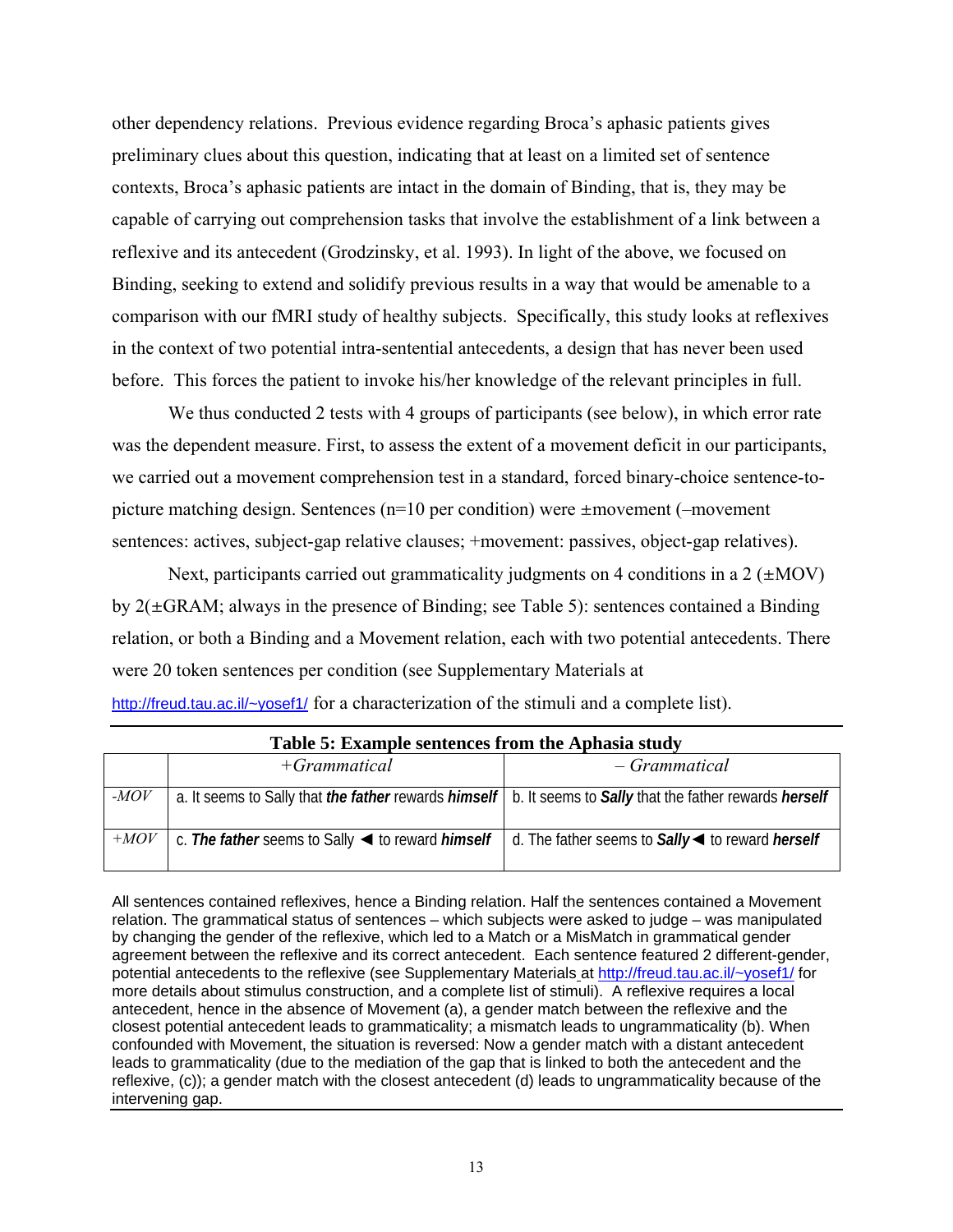### *Lesion Study Participants*

We tested 17 participants (7 Broca's and 6 Wernicke's aphasic patients, 3 Right Hemisphere damaged patients, and 2 right-handed neurologically intact, age- and education-matched control participants). All patients were diagnosed on the basis of clinical neurological findings, neuroimaging, and the Boston Diagnostic Aphasia Examination (BDAE; see Supplementary Materials at http://freud.tau.ac.il/~yosef1/ for clinical details).

### *Lesion study methods*

The standard comprehension test (subject- and object-relative clauses, actives and passives; SOAP; Love and Oster 2002) involved a binary-choice sentence-to-picture matching and was used to ensure that our groups present with a typical picture in comprehension. For the novel, grammaticality-judgment test, sentences were presented both auditorily and in writing. Each sentence was printed on a separate sheet of paper in very large font, and read aloud twice to the patient, who operated under no time constraints. Eighty sentences (see Supplementary Materials at http://freud.tau.ac.il/~yosef1/) were presented in random order (mixed with sentences from another experiment) through 2-5 sessions per patient (with many breaks within each session). Instructions and pre-session training procedures were the same as in a previous aphasia study (Grodzinsky and Finkel 1998; see Supplementary Materials at http://freud.tau.ac.il/~yosef1/). *Lesion study statistical analysis* 

The scores for each patient group and condition were submitted to a one-sample Kolmogorov-Smirnov Test to determine whether their distributions diverged from normal. Once it was ascertained that they did not significantly differ from normal, the use of standard parametric tests for data analysis was legitimized.

Two analyses were carried out. First, if the patients are unable to perform the linking relation they should simply guess, resulting in a performance level around 50%. Therefore, the patient groups' accuracy scores in the two conditions were compared to chance (50%) using a ttest (2-tailed, alpha=.05). Second, we tested for a difference between the conditions ( $\pm$ MOV) in each of the patient groups with paired t-tests  $(2$ -tailed, alpha= $0.05$ ) to be convinced of a distinction between the two conditions.

### *Lesion study results*

The comprehension part: All patients were tested on this well established battery. Only patients were tested on this part of the study (as it is a well-established test). Broca's and Wernicke's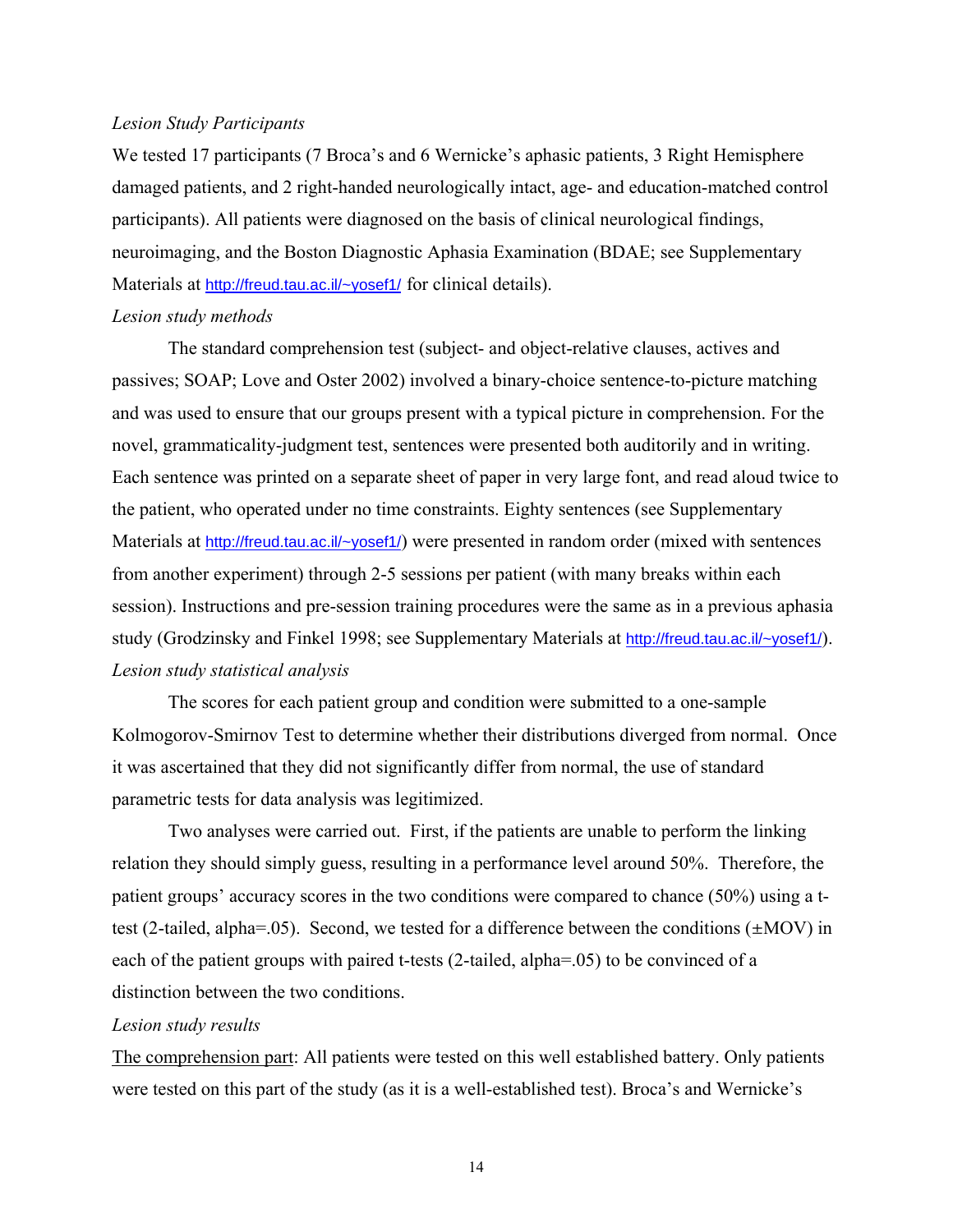aphasics had above-chance comprehension scores on active sentences ( $\overline{X}$ =91.67%, *s.e.m.*=6.54, *t*(5)=6.37, *p*<.001;  $\overline{X}$ =91.67%, *s.e.m.*=4.01, *t*(5)=10.381, *p*<.001) and subject relatives  $(\overline{X} = 90.00\%$ , *s.e.m.* = 5.16, *t*(5)=7.75, *p*<.001;  $\overline{X} = 80.00\%$ , *s.e.m.* = 3.65, *t*(5)=8.216, *p*<.001), and around chance on object relatives ( $\bar{X}$ =60.00%, *s.e.m.*=8.56, *t*(5) 1.17, *p*<.296:  $\bar{X}$ =41.67%, *s.e.m.*=6.54, *t*(5)=-1.274, *p*<.259) and passives ( $\overline{X}$ =66.67%, *s.e.m.*=9.89, *t*(5)=1.69, *p*<.153;  $\overline{X}$ =56.67%, *s.e.m.*=10.54, *t*(5)=.63, *p*<.555). The RH patients had scores significantly above chance on actives ( $\overline{X}$ =100%, *s.e.m.*=0), subject-relatives ( $\overline{X}$ =100%, *s.e.m.*=0), object-relatives  $(\overline{X} = 96.67\%, \text{ s.e. } m = 5.77, \text{ } t(2) = 14.0, \text{ } p < .005)$  and passives  $(\overline{X} = 100\%, \text{ s.e. } m = 0)$ . The grammaticality judgment part: we first tested the control participants, in order to ensure ceiling performance on the test materials by individuals whose language is intact. We then moved to the patients. The Broca's and Wernicke's patients had scores on the +MOV condition that did not significantly differ from chance  $(t(5)=1.99, p=103$  and  $t(5)=-0.29, p=.785,$ respectively) and scores on the –MOV condition that were significantly better than chance  $(t(5)=7.60, p=0.01, t(5)=3.90, p=0.011$ , respectively). RH patient group's performance was significantly above chance on both the  $+$ MOV ( $t(2)=26$ ,  $p=0.01$ ) and the -MOV ( $t(2)=58$ , *p*<.001) conditions (see Figure 3).



Figure -3 Santi

Mean percent correct grammaticality judgment (+*s.e.m*.) broken down by absence (-MOV) or presence (+MOV) of and patient group. RH: Right Hemisphere lesioned patients.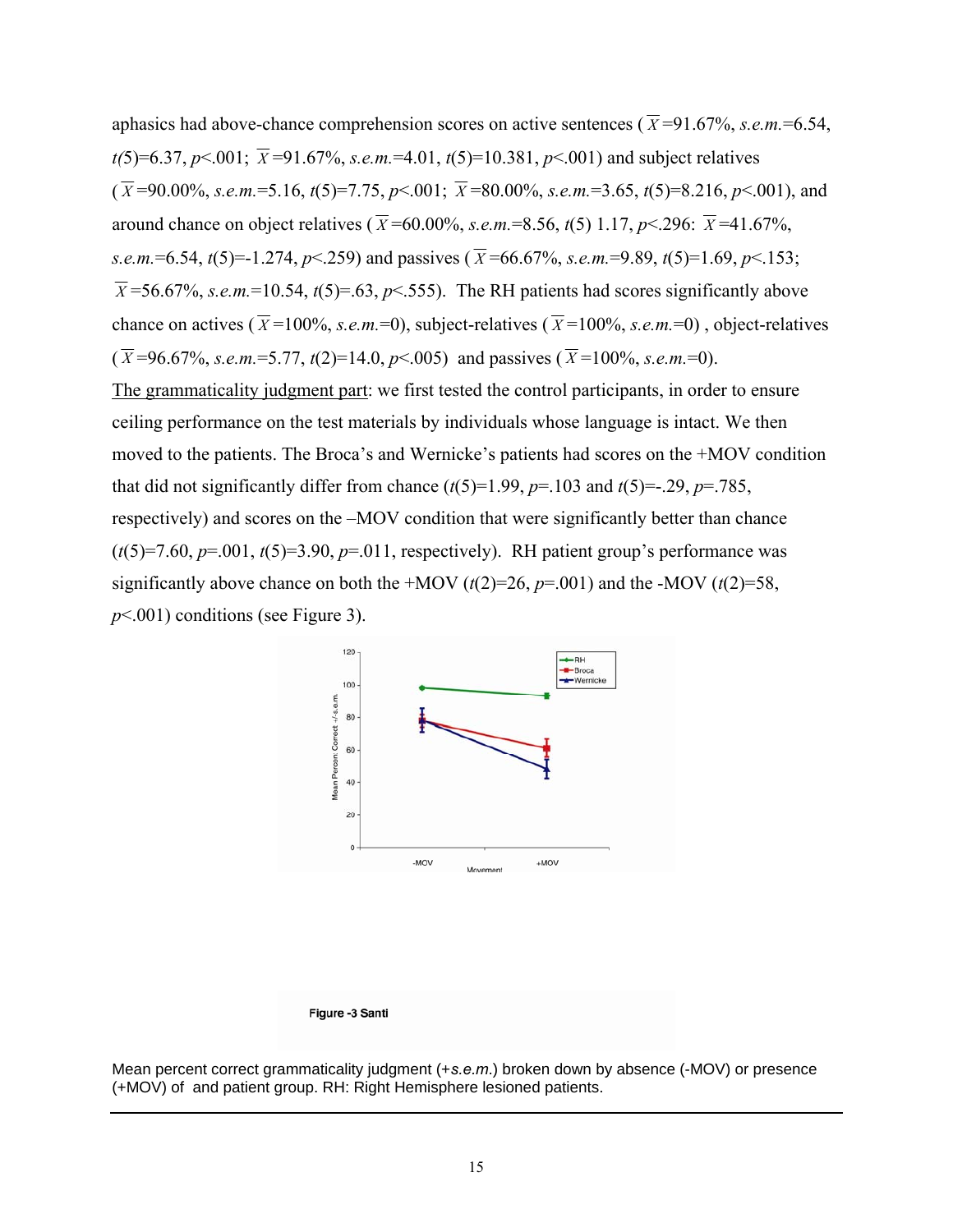Broca and Wernicke's aphasics performed worse on +MOV than –MOV (*t*(5)=-5.10, *p*=.004 and *t*(5)=-3.42, *p*=.019, respectively), whereas the RH patients' performance did not distinguish between the two conditions  $(t(2)=3.46, p=.074)$ 

#### **Discussion**

This cross-methodological study, in which both lesion-based and fMRI results converged in distinguishing between Binding and Movement, found that neither Movement-driven activation of Broca's area or Movement comprehension deficits in Broca's aphasics generalize to other syntactic dependency relations which tax WM. The on-line analysis of Movement and Binding activated distinct regions of Broca's area (BA44 and BA45/47, respectively), the analysis of Binding activated a right hemispheric region (RMFG), and both analyses activated distinct parts of left Wernicke's area. All 3 results have important implications.

The Binding related activation of LIFG was more anterior and inferior to the region produced by Movement. This pattern of distinct activation is inconsistent with either a syntactic WM or a general verbal WM account of Broca's area. It seems that as far as syntactic processing is concerned there is no way to generalize WM to a particular region. Moreover, the Broca's aphasics were not impaired on Binding, as they were on Movement. Thus, while the anatomical data we have for them does not specify whether or not BA45/47 were damaged, we can assert that the region critical to the comprehension of Movement is not critical for the comprehension of Binding. This finding implies that indeed the processing roles of these two regions are more distinct than similar.

While this study demonstrates that Broca's area has specificity, this does not mean that its functional role is exclusive to Movement processing. Rather, it would appear from the empirical record that as Broca's area represents a large anatomical area, it houses multiple processing modules. Therefore, there could be a general WM module and a Movement specific WM one, as well.

 The modulation of RMFG by +BIND might suggest a syntactic process related to the ≤Binding contrast. However, the limited localizing information we have on our RH patients (see Supplementary Material at http://freud.tau.ac.il/~yosef1/) prevents us from making any assertions about whether or not the RMFG is critical to Binding processing. Furthermore, the effect is due to significantly lower activations for sentences lacking a bound reflexive compared to those with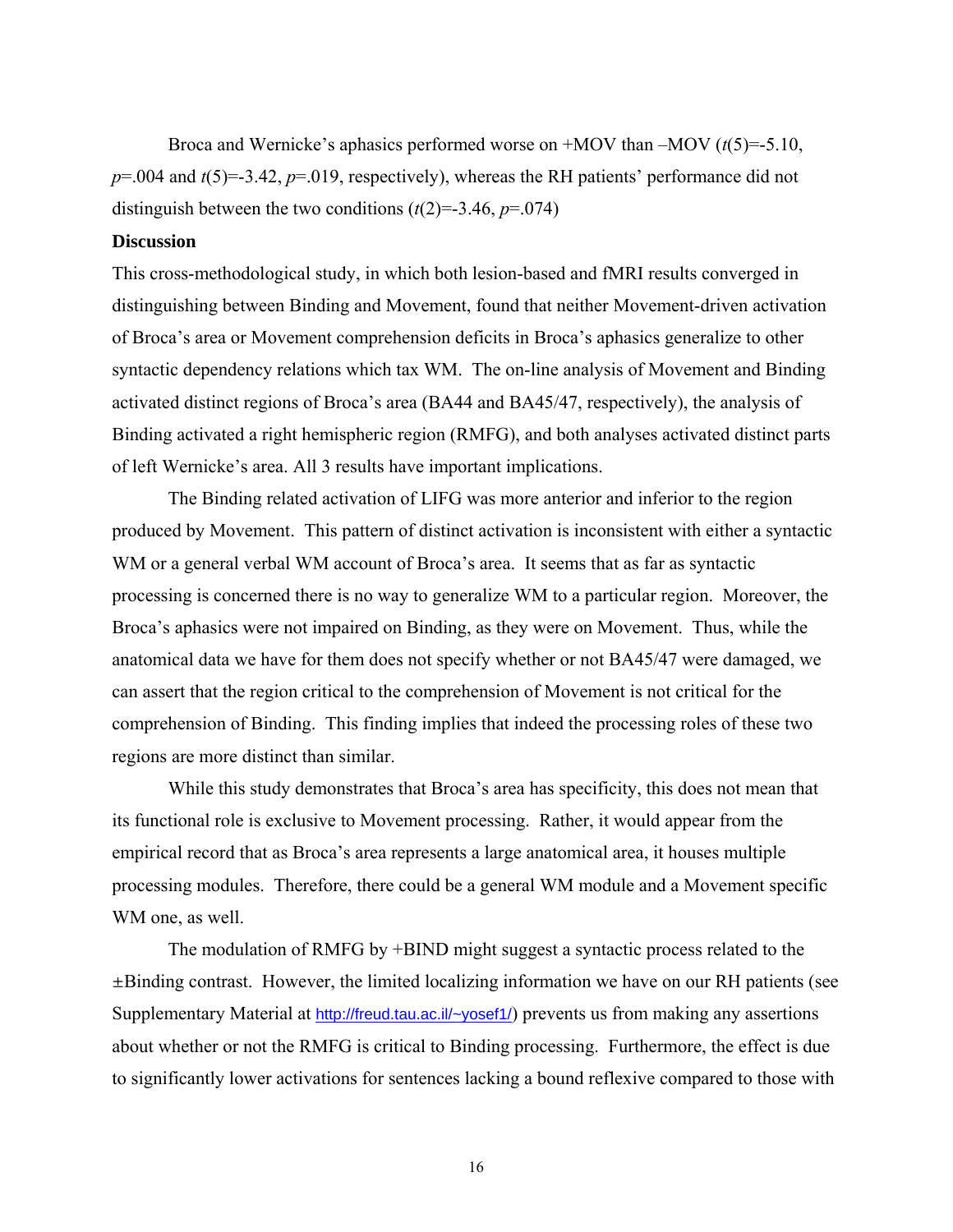a reflexive (see figure 1d) with the PSC for sentences for sentences with a bound reflexive being indistinguishable from rest. Little is known about right frontal lobe activity during rest in the context of on-line sentence processing tasks, yet at least one previous grammaticality judgment study found RH activations that stand in a similar relation to rest. These results merit serious consideration. Perhaps, regions of the right hemisphere are typically deactivated during sentence processing and Binding releases the RMFG from this deactivation. While it is not clear why reflexive binding implicates this area (whether through activation or deactivation), this finding is not accidental, as a parametric study with related contrasts has replicated this result (Santi and Grodzinsky 2006). This consistent result calls for more detailed investigation, necessary to understand what aspects of binding influence its activation and why. There are several possibilities for the deactivation, each bearing predictions for future testing. Potential reflexiveinduced prosodic differences between the +BIND and –BIND conditions might modulate the RH, known to be sensitive to sentence-level prosody (Ross 2000). Also, semantic differences between verb-argument complexes with and without reflexives might lead to this effect (Avrutin 2006). Be it as it may, linguistic notions seem necessary in order to specify the observed result.

 The role and degree of involvement of Wernicke's region is less clear. It was activated by Binding, but the Wernicke's aphasic patients were above chance in detecting Binding violations.

 All in all, our results indicate that a precise account of brain/language relations must make reference to linguistic theoretic terms. Moreover, it is the use of these in our design which enabled us to expose a new right hemispheric area that supports on-line syntactic analysis.

## **Acknowledgments**

We would like to thank Robert Zatorre for fMRI design advice, Christine Rogers for fMRI data collection, Jennifer Greene for Aphasia data collection, Keith Worsley and Marc Bouffard for fMRI statistical/technical advice, and Dan Drai for advice on analyzing the aphasia behavioral data. This work was supported by Canada Research Chairs, Canada Foundation for Innovation, Natural Sciences and Research Council, and McGill VP-Research Grant.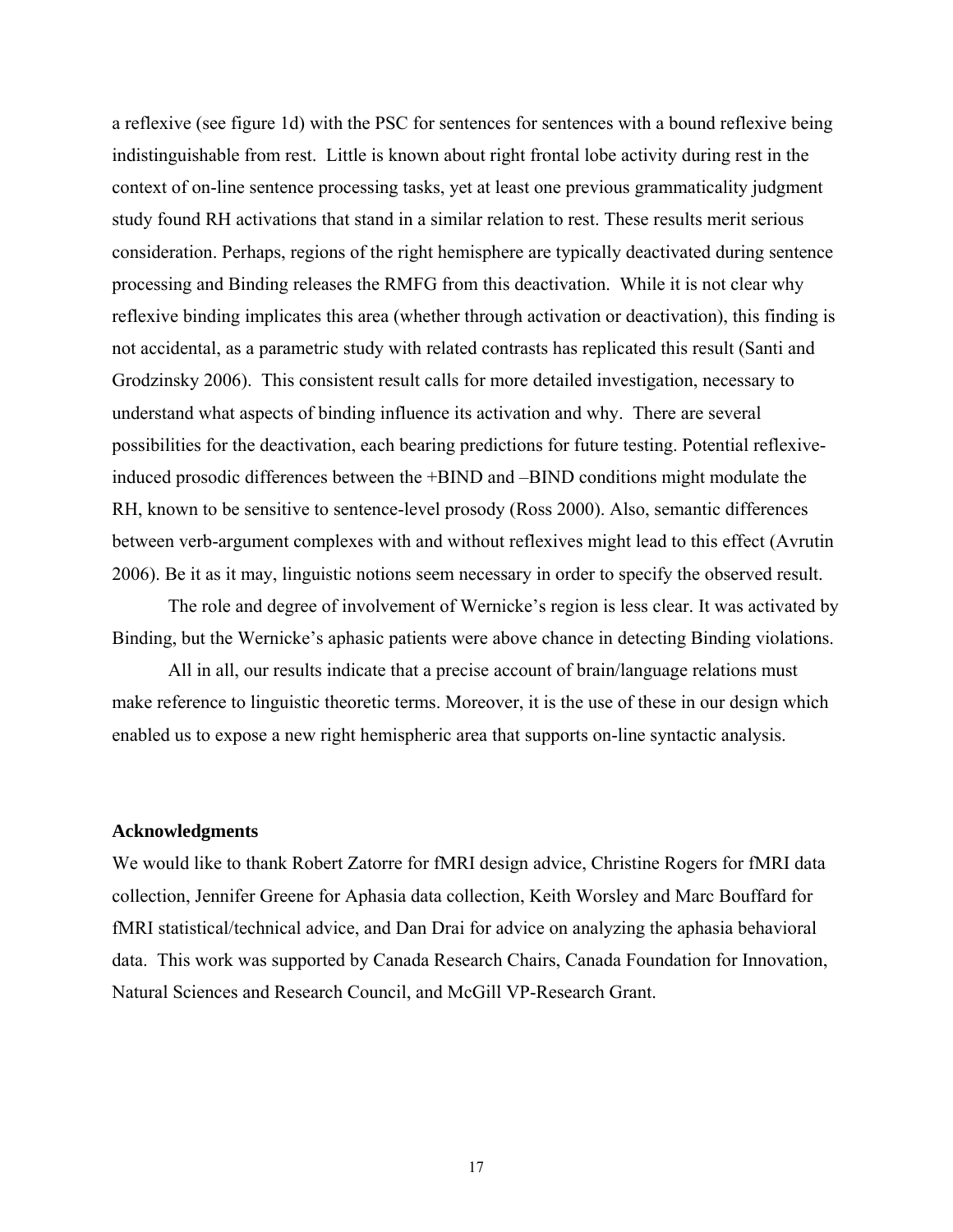### References

- Amunts K, Schleicher A, Börgel U, Mohlberg H, Uylings HBM, Zilles K. (1999): Broca's region revisited: Cytoarchitecture and intersubject variability. J Comp Neurol 412:319-341.
- Avrutin S. 2006. Weak syntax. In: Grodzinsky Y, Amunts K, editors. Broca's Region. New York: Oxford University Press. p 49-62.
- Ben-Shachar M, Hendler T, Kahn I, Ben-Bashat D, Grodzinsky Y. (2003): The neural reality of syntactic transformations: Evidence from functional magnetic resonance imaging. Psychol Sci 14:433-440.
- Ben-Shachar M, Palti D, Grodzinsky Y. (2004): Neural correlates of syntactic movement: Converging evidence from two fMRI experiments. NeuroImage 21:1320-1336.
- Bever TG, McElree B. (1988): Empty categories access their antecedents during comprehension. Lingust Inq 19:35-43.
- Braver TS, Cohen JD, Nystrom LE, Jonides J, Smith EE, Noll DC. (1997): A parametric study of prefrontal cortex involvement in human working memory. NeuroImage 5:49-62.
- Buckner RL, Bandettini RA, O'Craven KM, Savoy RL, Petersen SE, Raichle ME, Rosen BR. (1996): Detection of cortical activation during averaged single trials of a cognitive task using functional magnetic resonance imaging. Proc. Natl Acad Sci USA:14878-14883.
- Caplan D. (2001): Functional neuroimaging studies of syntactic processing. J Psycholinguist Res 30:297-320.
- Caplan D, Alpert N, Waters G. (1998): Effects of syntactic structure and propositional number on patterns of regional cerebral blood flow. J Cognitive Neurosci 10:541-552.
- Caplan D, Waters GS. (1999): Verbal working memory and sentence comprehension. Behav Brain Sci 22:77-126.
- Collins DL, Neelin P, Peters TM, Evans AC. (1994): Automatic 3D intersubject registration of MR volumetric data in standardized Talairach space. J Comput Assist Tomogr 18:192- 205.
- Constable TR, Pugh KR, Berroya E, Mencl EW, Westerveld M, Ni W, Shankweiler D. (2004): Sentence complexity and input modality effects in sentence comprehension: An fMRI study. NeuroImage 22:11-21.
- Cooke A, Zurif EB, DeVita C, Alsop D, Koenig P, Detre J, Gee J, Pinango M, Balogh J, Grossman M. (2001): Neural basis for sentence comprehension: Grammatical and shortterm memory components. Hum Brain Mapp 15:80-94.
- Drai D, Grodzinsky Y. (2006a): A new empirical angle on the variability debate: Quantitative neurosyntactic analyses of a large data set from Broca's Aphasia. Brain Lang 96:117-128.
- Drai D, Grodzinsky Y. (2006b): The variability debate: More statistics, more linguistics. Brain Lang 96:157-170.
- Fiebach CJ, Schlesewsky M, Lohmann G, von Cramon DY, Friederici AD. (2005): Revisiting the role of Broca's area in sentence processing: Syntactic integration versus syntactic working memory. Hum Brain Mapp 24:79-91.
- Grodzinsky Y. (2000): The neurology of syntax: language use without Broca's area. Behav Brain Sci 23:1-21.
- Grodzinsky Y, Finkel L. (1998): The neurology of empty categories: aphasics' failure to detect ungrammaticality. J Cognitive Neurosci 10:281-292.
- Grodzinsky Y, Wexler K, Chien YC, Marakovitz S, Solomon J. (1993): The breakdown of binding relations. Brain Lang 45:396-422.